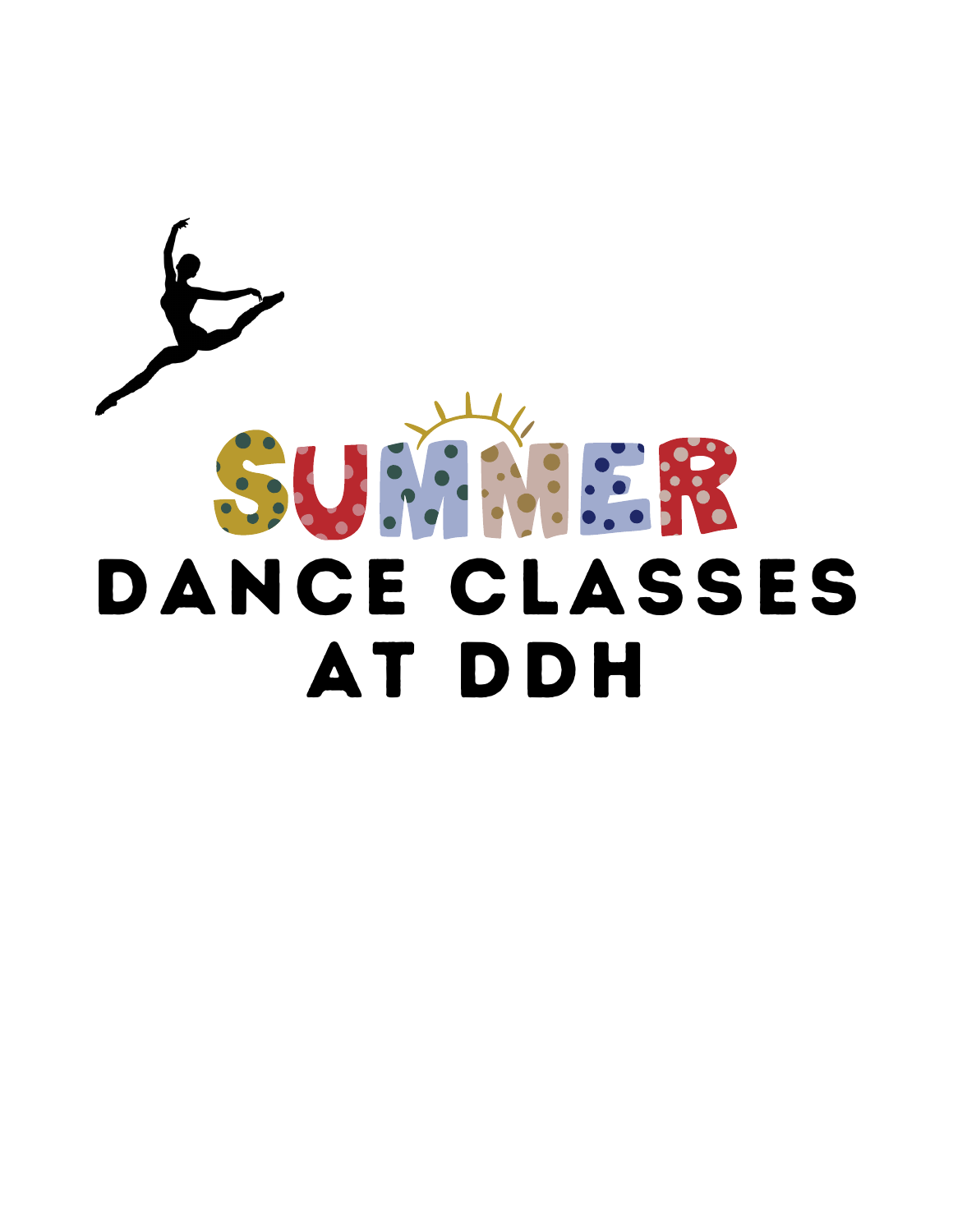# DDH **ANGER** DANCE CLASSES

## **C L A S S D E S C R I P T I O N S 2 0 2 2**

# **DANCE VARIATION (JR+SR LEVEL)**

This class will explore a mix of different styles of dance (Lyrical/Contemporary, Jazz, Hip Hop, Musical Theater, etc.) along with developing their technique skills to help achieve flexibility, strength, and dance skills. It is recommended to bring clean sneakers and half-sole shoes / jazz shoes. This class provides students with the opportunity to experience different styles of dance. Students must have taken a previous dance class at an intermediate to advanced level. This class moves at a faster pace. (6 total classes)

# **JUMPS, LEAPS, TURNS, TECHNIQUE & STRETCHING**

#### **Junior level (ages 9-13) & Senior level(ages 13+)**

This class is created for the serious dancer who wishes to give extra attention to improving technique and correct execution of their jumps, leaps and turns. This class will focus on the proper execution of basic to advanced jumps, leaps and turns and will include leap/jump combinations and turn sequences as well as increasing flexibility and strength. (6 t0tal classes)

### **ACRO-TRICKS 1 & 2**

### **Acro-Tricks 1 (Beginner/intermediate) For ages 7 and up**

This class is geared toward students that are at a beginner level to beginner Intermediate level. Dependent on level, students will focus on a variety of skills such as cartwheels, handstands, bridges, Leaps, jumps, partner tricks and group tricks as well as work on drills to develop strength and flexibility. (6 total classes)

#### **Acro-Tricks 2 (Intermediate/advanced) For ages 11 and up**

(Depending on skill level, younger student may be allowed in this class -teacher will advise) This class is geared toward students that are at a high intermediate / advanced level (Must be able to do back bends & hold handstands). The class will work on a variety of skills such as variations of cartwheels, handstands, bridges, walkovers, round-offs, side & front aerials, handsprings, leaps, partner tricks and group tricks as well as work on drills to develop strength and flexibility. (6 total classes)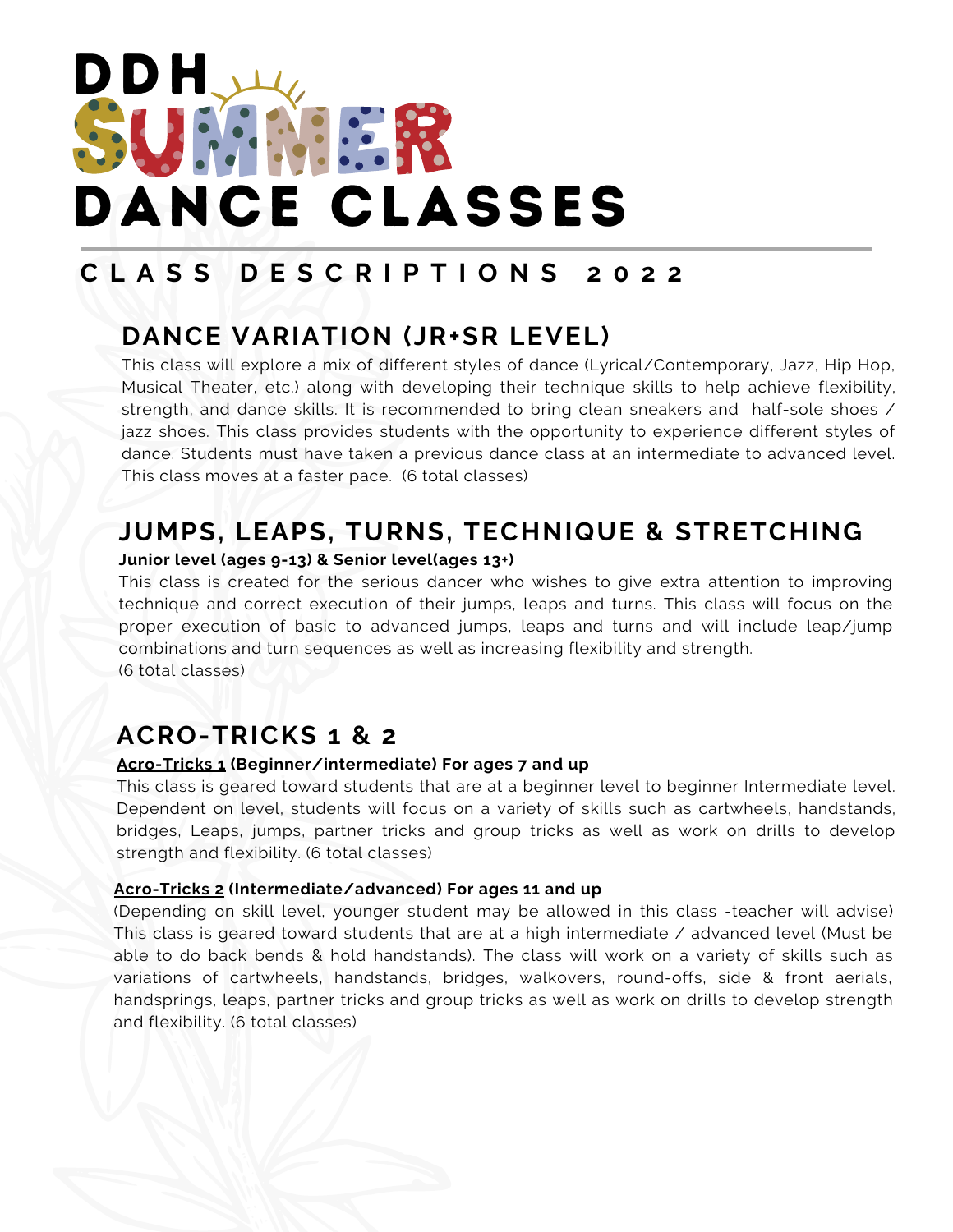

# **C L A S S D E S C R I P T I O N S 2 0 2 2**

# **TINY DANCER CAMP (AGES 3 - 4) (2 SESSIONS)**

For beginners, who can't wait to wiggle! Each session has a exciting theme for the kids to learn and explore through dance. A fun way to introduce studio lessons . Ballet slippers are recommended, but not required. Dancers must be potty-trained. (5 classes per session, 10 sessions total)

### **COMBO CAMP (AGES 5 - 7) (2 SESSIONS)**

Explore Ballet, Tap, Jazz, Hip Hop in this fun combo class! Students will learn basic dance moves & terminology as well as dance progressions. Experience is not required. Tap and ballet shoes recommended but not required.

(5 classes per session)

### **SUMMER SAMPLER DANCE (AGES 8-10)**

Love to dance but would like to experience some different styles? Our summer sampler is the perfect class for you! Explore some different styles in Jazz, Lyrical & Hip Hop. Dancers learn so much over the course of the session in a fun, positive atmosphere. All levels are welcome. (Choose from 6 total classes of Jazz/Lyrical or 6 total classes of Hip Hop)

## **ADULT/TEEN TAP + JAZZ + BALLET FITNESS**

Looking for a new way to stay fit and have fun this summer? Why not try a dance class during our summer evening's class sessions? Stomp your feet and make some noise in our Adult Tap dance or try our Jazz dance & Ballet Fitness class designed for teens & adults. We will be incorporating elements of jazz and ballet styles in barre and floor work. This class is for all levels of experience including beginners. Classes are designed to build upon a progression of elements in each session.

(5 classes TAP SESSION / 5 classes JAZZ SESSION/ 5 classes BALLET FITNESS SESSION)